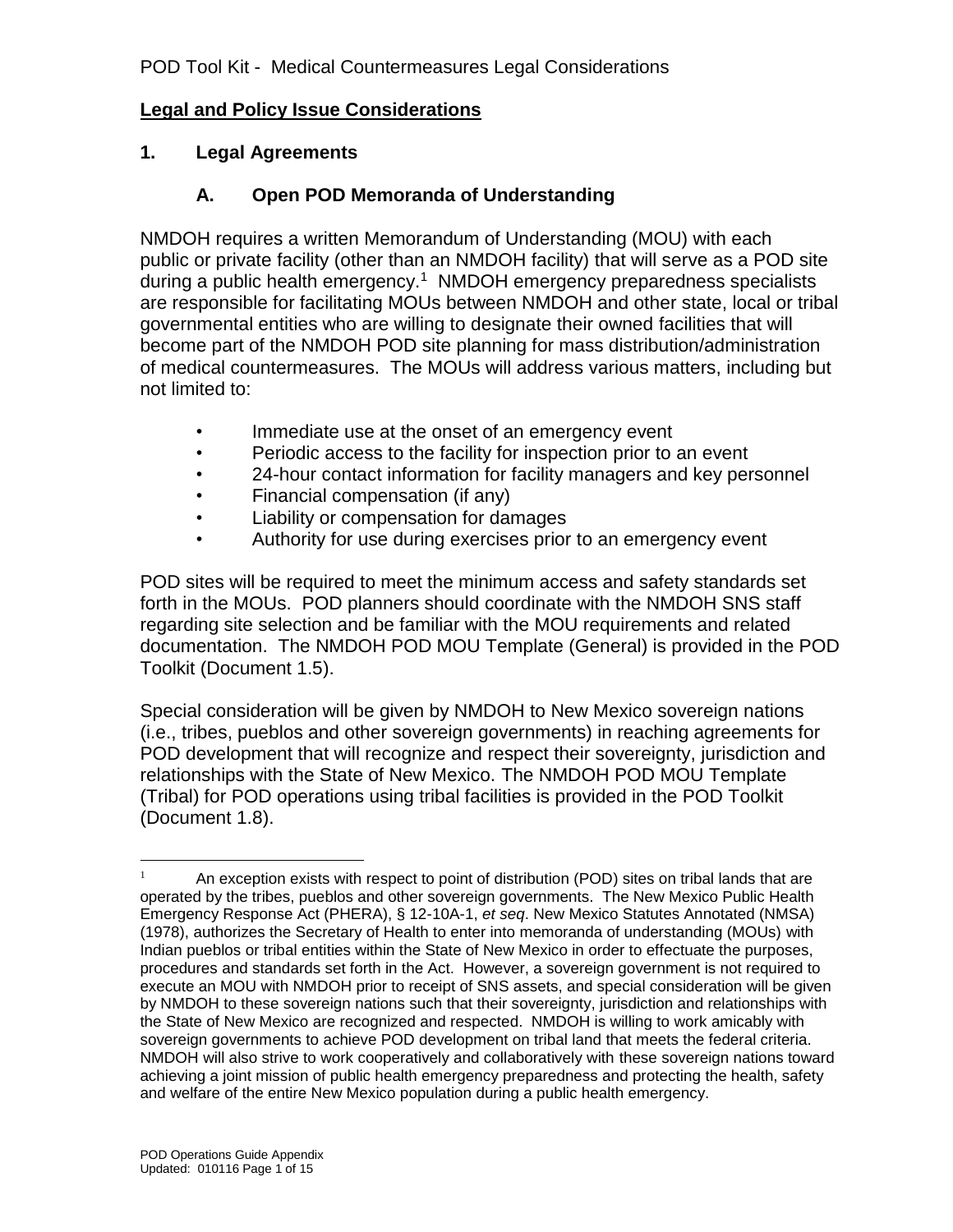# **B. Closed POD Memoranda of Understanding**

NMDOH will also be entering into POD MOUs with private entities who agree to facilitate "closed PODs" for distribution or administration of medical countermeasures to employees and their family/household members or other individuals as designated by such entities in the MOU. Special "closed POD" MOU templates have been developed for this purpose.

In the event that local planners encounter a private entity's interest in or request to become a "closed POD" during a public health emergency, please contact NMDOH SNS staff to advise of that entity's interest or request.

# **C. Mutual Aid Agreements**

Mutual aid agreements (MAAs) are generally entered into between political subdivisions (i.e., counties or municipalities), an Indian nation, tribe or pueblo, or other private entities that participate in an intrastate mutual aid system. For example, two public safety or fire departments in neighboring counties may have MAAs in place to govern a response where the demands for emergency services exceed either department's capacity. MAAs may address:

- Payment or reimbursement for material resources and personnel time
- Workers' compensation benefits and the entity responsible for providing such benefits
- Liability claims as a result of the provision of emergency services

POD planners are not likely to be subject to the terms and conditions of an MAA, but are encouraged to be familiar with their existence in local New Mexico communities.

# **2. Distribution of Medical Countermeasures**

# **A. Deciding which countermeasure is appropriate**

The NMDOH and the Secretary Health are responsible for the protection of the public's health. Authority is vested in the Secretary of Health, pursuant to the New Mexico Public Health Act (PHA), § 24-1-1, *et seq*., New Mexico Statutes Annotated (NMSA) (1978), and NMDOH regulations, Title 7 – Health, Chapter 4 – Disease Control (Epidemiology), Part 3 – Control of Disease and Conditions of Public Health Significance, New Mexico Administrative Code (NMAC), to among other things: (1) investigate, control and abate the causes of disease and other conditions of public health significance; (2) maintain and enforce rules for the control of communicable diseases and other conditions deemed to be dangerous to public health; and (3) to do all things necessary and to take such measures on the advice of the NMDOH medical officer as are deemed necessary and proper for the protection of the public health.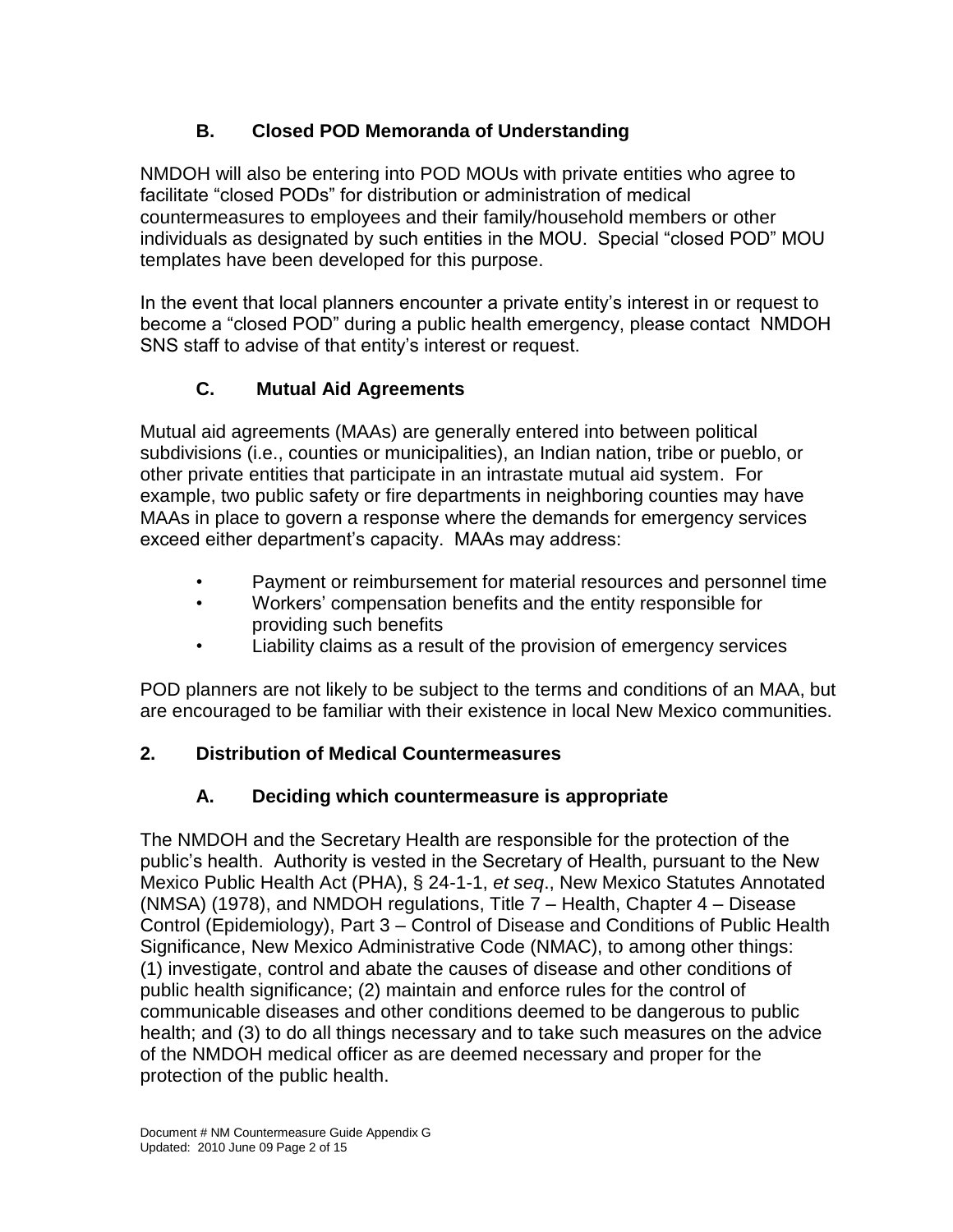The New Mexico Public Health Emergency Response Act (PHERA), §12-10A-1, *et seq*., NMSA (1978), also grants special powers and authority in the Secretary of Health to prepare for and to administer treatment (e.g. medications, vaccines, etc.) to the affected New Mexico population during a *governor-declared* public health emergency.

Decisions as to which countermeasures are appropriate for distribution to clients who come to a POD during a public health emergency are made by state public health officials in compliance with all applicable state and federal laws and regulations, after consideration of guidance and recommendations from the Centers for Disease Control and Prevention (CDC). Such decisions include what types of countermeasures will be distributed or administered to which individuals, in what dosages, and what, if any, prioritization will be implemented in the event of a limited supply or availability. These decisions are predicated upon evidence-based medicine and generally accepted standards of practice for effective treatment or prophylaxis for each specific disease, exposure to a biological or chemical agent, or other condition requiring public health intervention (e.g., pandemic influenza exposure or infection, anthrax inhalation, tularemia, etc.).

Special instructions (i.e., protocols) for each type of public health emergency and appropriate intervention will be utilized by authorized POD staff in conducting intake of POD clients and distribution of countermeasures. These instructions will be approved by the Secretary of Health or other designated "public health officials" (i.e., Chief Medical Officer or other state public health officials) for implementation at the time of a public health emergency.

# **B. Distributing countermeasures<sup>2</sup>**

The Secretary of Health and other "public health officials" designated by the Secretary are authorized under state public health and emergency response laws to administer treatment, including *distributing* or *administering* medical countermeasures for the affected population of New Mexico during a public health emergency.

 $\overline{a}$ 

<sup>2</sup> In New Mexico, *dispense* refers to the implementation of a prescription, including preparation (e.g., compounding, labeling and repackaging from a bulk container) and delivery of a drug or device to a patient or patient's agent in a suitable container appropriately labeled for subsequent administration to or use by a patient. Pharmacy Act, § 61-6-11.2.I., New Mexico Statutes Annotated (NMSA) (1978). *Administer* means the direct application of a drug directly to the body of a patient by injection, inhalation, ingestion or any other means as a result of an order of a licensed practitioner. § 61-11-2.A., NMSA (1978). *Distribute* means the delivery of a drug or device other than by administering or dispensing, and includes supplying one or more doses of a drug to a patient that has been prepackaged by a licensed pharmacist. § 61-6-7.1.C., NMSA (1978); § 61-11-2.J., NMSA (1978). Although the term "dispensing" has been used almost uniformly by federal and state emergency planners to refer to the "distribution" or "administration" of medical countermeasures from "Point of Dispensing" sites, the phrase "Point of Distribution" (POD) and the terms "distributing" or "administering" are used within this State of New Mexico Strategic National Stockpile Countermeasure and Distribution Plan to describe the physical delivery of countermeasures to POD clients.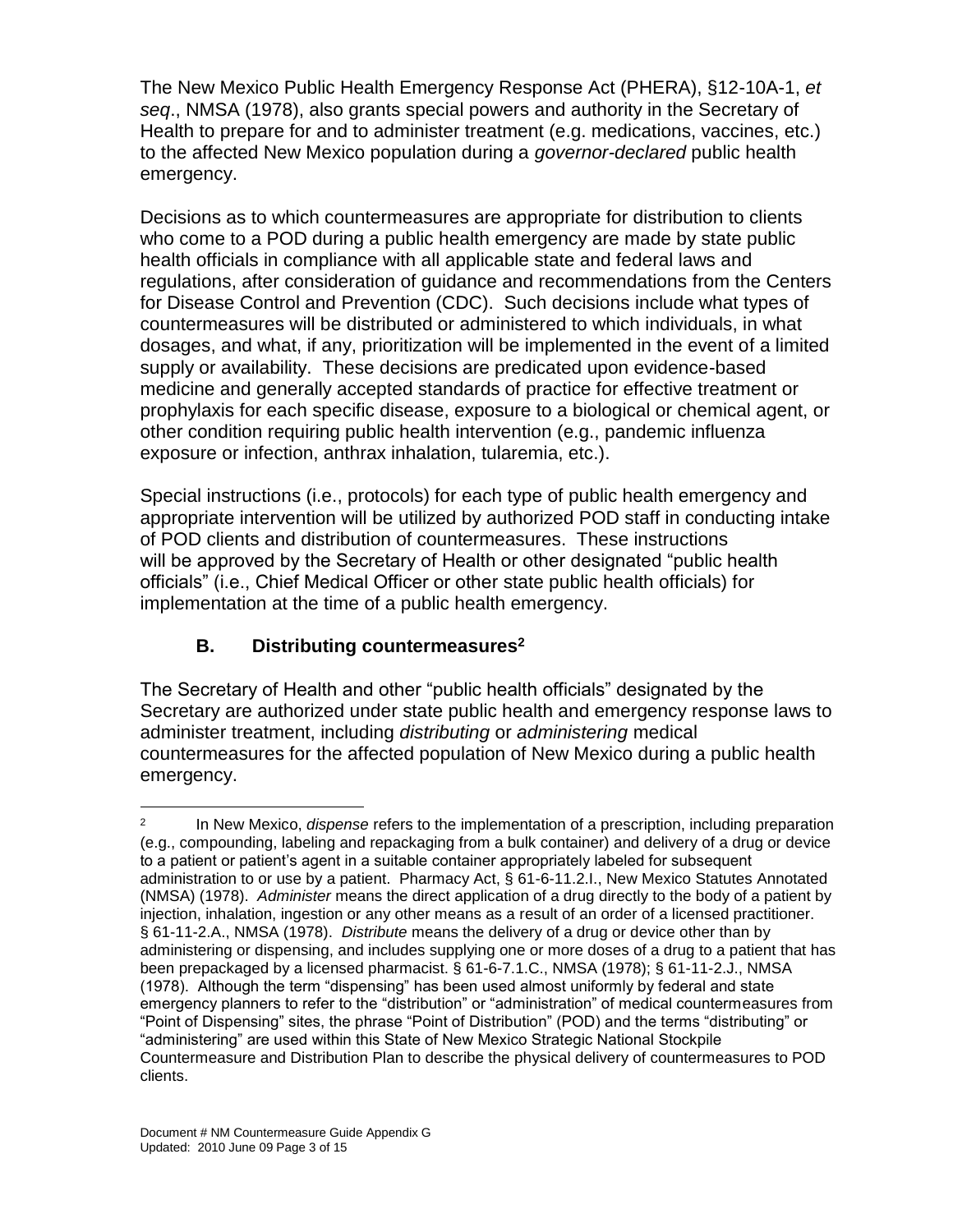Medical countermeasures will be distributed or administered to POD clients during a public health emergency in accordance with special instructions (i.e., protocols) developed by state public health officials. The decisions as to what countermeasures to distribute are predicated upon evidence-based medicine and generally accepted standards of practice for effective treatment or prophylaxis of each specific disease, exposure to a biological or chemical agent, or other condition requiring public health intervention (e.g., pandemic influenza exposure or infection, anthrax inhalation, tularemia, etc.). These instructions will be approved by the Secretary of Health or other designated "public health officials" (i.e., Chief Medical Officer or other state public health officials) for implementation at the time of a public health emergency.

The distribution or administration of countermeasures will be performed by POD staff in compliance with all applicable state public health laws and regulations, public health emergency response laws, and scope of practice laws and regulations, or pursuant to protocols approved by the Secretary of Health or other designated "public health officials" (i.e., NMDOH Chief Medical Officer or other state public health officials) for implementation at the time of a public health emergency. See, e.g., Secretary of Health *Protocols for Mass Distribution or Administration of Medical Countermeasures Under State of New Mexico Strategic National Stockpile Countermeasures and Distribution Plan* (hereinafter "Secretary's Protocols") in the POD Toolkit (Document 6.1), and Paragraphs 2. D. and 2. E. of this Appendix for further details.

## **C. Setting priority groups for countermeasures**

During a public health emergency, medical countermeasures may be limited in supply or availability and there may not be an adequate amount for distribution or administration to all affected New Mexican residents and to all clients who come to a POD for receipt of medical countermeasures.

The NMDOH and the Secretary of Health are vested with authority under state public health laws and regulations to among other things: (1) investigate, control and abate the causes of disease and other conditions of public health significance; (2) maintain and enforce rules for the control of communicable diseases and other conditions deemed to be dangerous to public health; and (3) to do all things necessary and to take such measures on the advice of the NMDOH medical officer as are deemed necessary and proper for the protection of the public health. PHA § 24-1-3.C., M. and V., NMSA (1978); and § 7.4.3.9, NMAC. The New Mexico public health emergency response laws also authorize the Secretary of Health to "control, restrict and regulate the allocation, sale, dispensing or distribution of health care supplies" during a public health emergency that results in a statewide or regional shortage of such supplies during a *governor-declared* public health emergency. § 12-10A-6.B., NMSA (1978). "Health care supplies" include medications. §12-10A-2.D., NMSA (1978).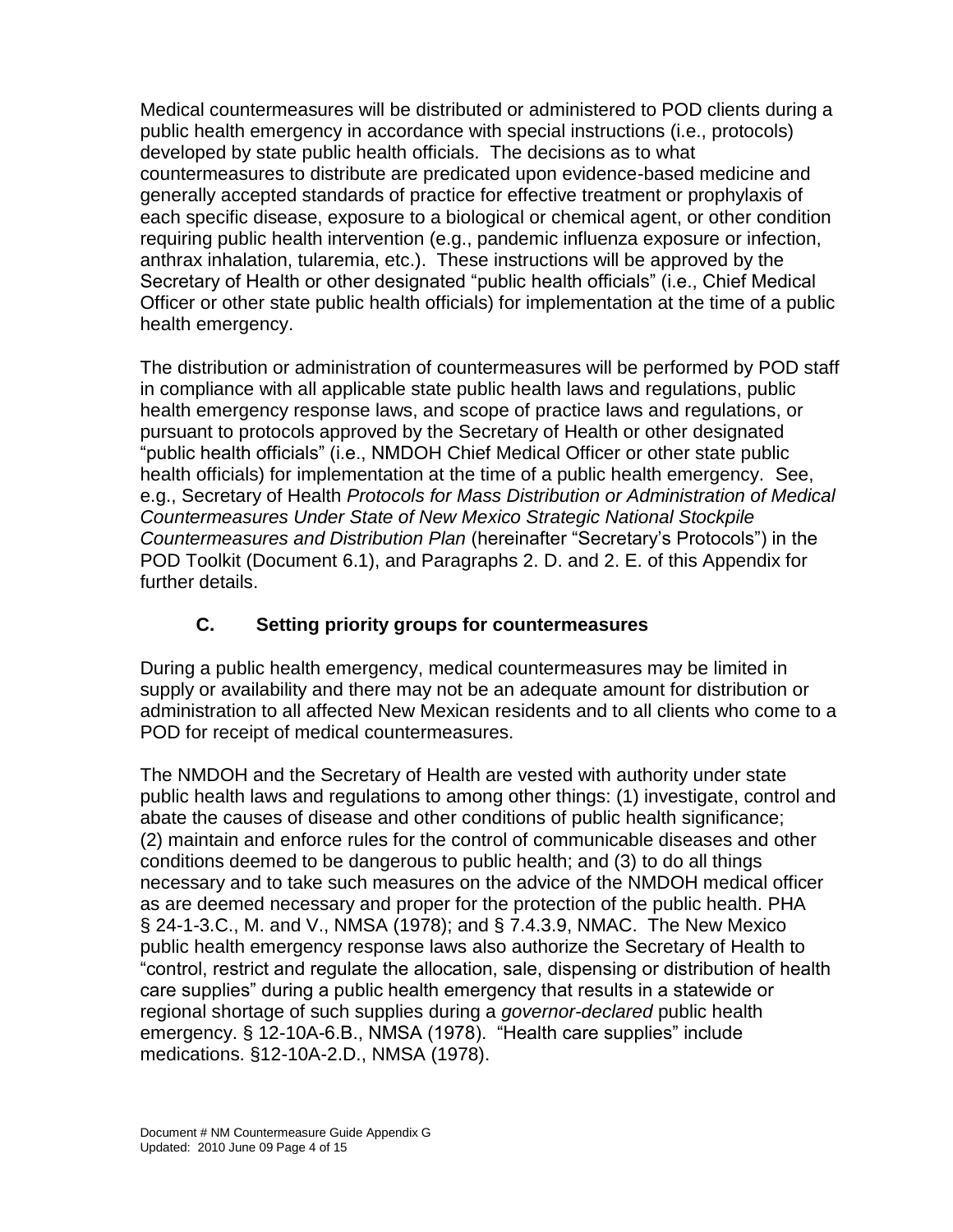Decisions as to what prioritization of countermeasures, if any, will be necessary during a public health emergency are made by state public health officials in compliance with all applicable state and federal laws and regulations, after consideration of guidance and recommendations from the CDC. These decisions are predicated upon evidence-based medicine and generally accepted standards of practice for effective treatment or prophylaxis for each specific disease, exposure to a biological or chemical agent, or other condition requiring public health intervention (e.g., pandemic influenza exposure or infection, anthrax inhalation, tularemia, etc.) and for managing scarce medical resources during a public health emergency.

State public health officials will develop guidelines for any necessary prioritization of medical countermeasures that are appropriate for each public health emergency and related intervention, as well as the availability of such countermeasures. These guidelines will be utilized by POD staff in distributing or administering countermeasures to POD clients during a public health emergency.

## **D. Prescriptive authority in New Mexico**

In New Mexico, several categories of health care professionals have or may have prescriptive authority that can be utilized for different types of treatment or different types of medications, including licensed physicians, dentists, veterinarians, psychologists, and licensed/registered pharmacist clinicians. Other health care providers with the appropriate levels of training, certifications and/or registrations may be able to prescribe medications for a patient either independently or under the appropriate and required supervision of a licensed physician (e.g., physician assistants, certified nurse practitioners, certified clinical nurse specialists, etc.). However, such prescriptive authority may be subject to many limitations and restrictions under state scopes of practice and prescriptive authority laws and regulations, as well as federal regulations for prescription drugs.

The New Mexico public health laws (PHA) and regulations provide authority in the NMDOH, through its Secretary, to among other things: (1) investigate, control and abate the causes of disease and other conditions of public health significance; (2) maintain and enforce rules for the control of communicable diseases and other conditions deemed to be dangerous to public health; and (3) to do all things necessary and to take such measures on the advice of the NMDOH medical officer as are deemed necessary and proper for the protection of the public health. PHA § 24-1-3.C., M. and V., NMSA (1978) and § 7.4.3.9, NMAC. The New Mexico public health emergency response laws (PHERA) also authorize the Secretary of Health to designate "public health officials," including "qualified public individuals or groups" and "qualified private individuals or groups" to perform medical examinations, tests or administer treatment, including vaccination, in the event of a *governor-declared* public health emergency. § 12-10A-2.H. and §§ 12-10A-12. and 13., NMSA (1978).

Accordingly, the Secretary of Health or other designated "public heath officials" (e.g., Chief Medical Officer or other state public health officials) will be the authorized "prescribers" for medical countermeasures that are appropriate for the affected population of New Mexico during a public health emergency, and will be the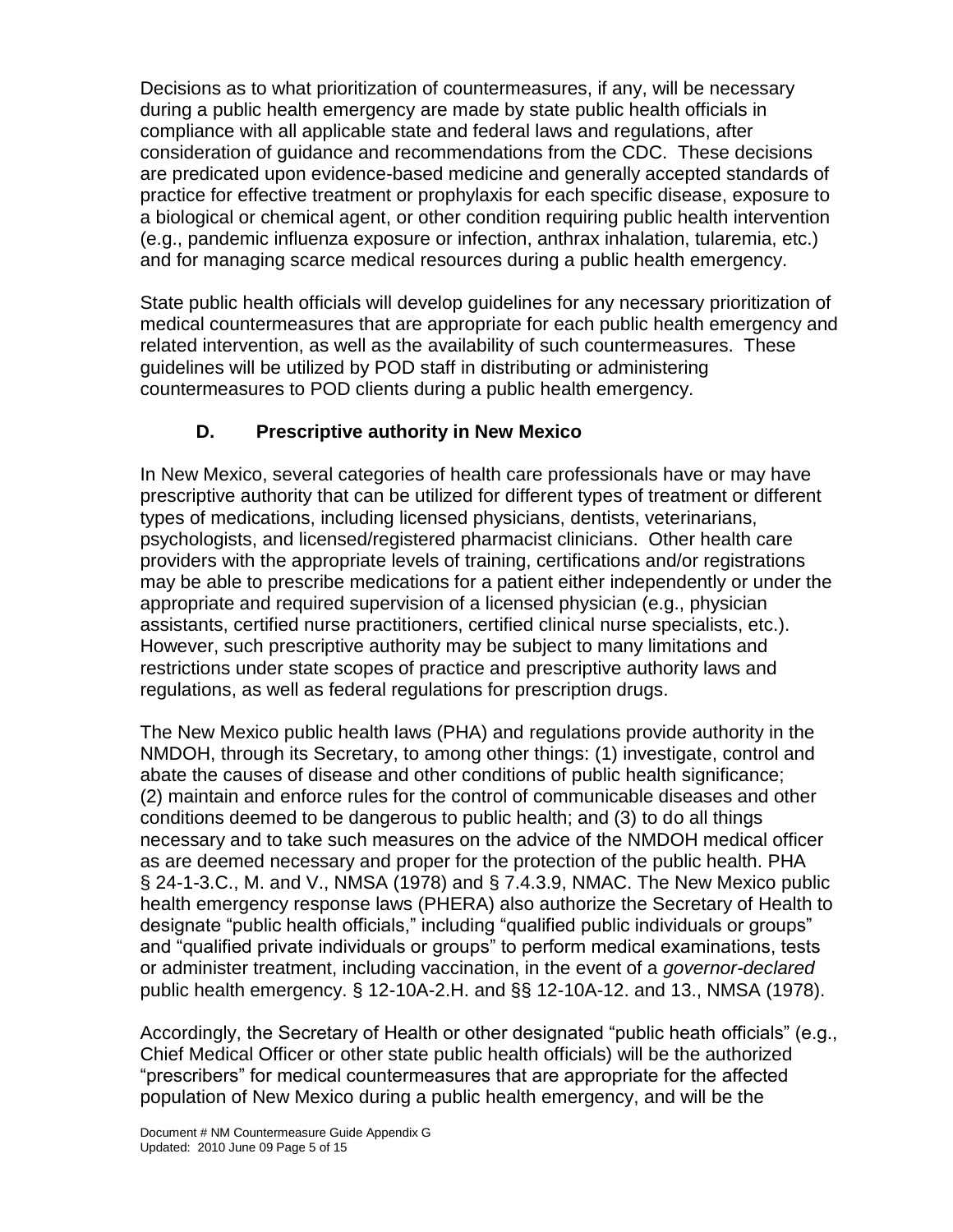"prescribers" listed on all required labeling and records of distribution or administration of countermeasures to POD clients during a public health emergency.

#### **E. Who can distribute or administer medical countermeasures in New Mexico?**

The New Mexico public health laws (PHA) and regulations provide authority in the NMDOH, through its Secretary, to among other things: (1) investigate, control and abate the causes of disease and other conditions of public health significance; (2) maintain and enforce rules for the control of communicable diseases and other conditions deemed to be dangerous to public health; and (3) to do all things necessary and to take such measures on the advice of the NMDOH medical officer as are deemed necessary and proper for the protection of the public health. PHA § 24-1-3.C., M. and V., NMSA (1978) and § 7.4.3.9, NMAC.

The New Mexico public health emergency response laws (PHERA) grant special powers and authority in the NMDOH Secretary of Health to prepare for and administer treatment to the affected population of New Mexico during a *governordeclared* public health emergency, and also authorize the Secretary of Health to designate "public health officials," including "qualified public individuals or groups" and "qualified private individuals or groups" to perform medical examinations, tests or administer treatment, including the *distribution* or *administration* of medical countermeasures (e.g., medications or vaccines) during a declared public health emergency. § 12-10A-2.H. and §§ 12-10A-12. and 13., NMSA (1978).

In the absence of special NMDOH protocols designating other "public health officials" or "qualified persons" who can distribute or administer countermeasures to POD clients during a public health emergency, the following categories of health care providers are authorized to distribute and/or administer medications and vaccines *within the limitations of state licensing and scope of practice laws and regulations*: (1) licensed physicians and physician assistants; (2) licensed pharmacists, pharmacist interns and pharmacist technicians; (3) licensed registered nurses and practical nurses (administer but do not generally distribute); (4) certified nurse practitioners and clinical nurse specialists; (6) emergency medical services (EMS) personnel; and (7) medical students, interns, residents and fellows.

Certain scopes of practice requirements and limitations have been modified for emergency circumstances by currently existing regulations. The supervision and delegation requirements for licensed physician assistants do not apply to medical tasks performed during a "major disaster" (defined as a disaster declared by the federal emergency management agency or FEMA). § 16.10.15.19.A., NMAC. A physician assistant may provide medical services and perform tasks permitted in their normal scope of practice while under the supervision of *any physician who is also performing volunteer work* during the disaster or *without the supervision of a physician if one is not available*. § 16.10.15.19.B., NMAC.

In addition, during an "emergency" or "disaster" (terms not defined in the regulation), the State EMS Medical Director or NMDOH Chief Medical Officer may temporarily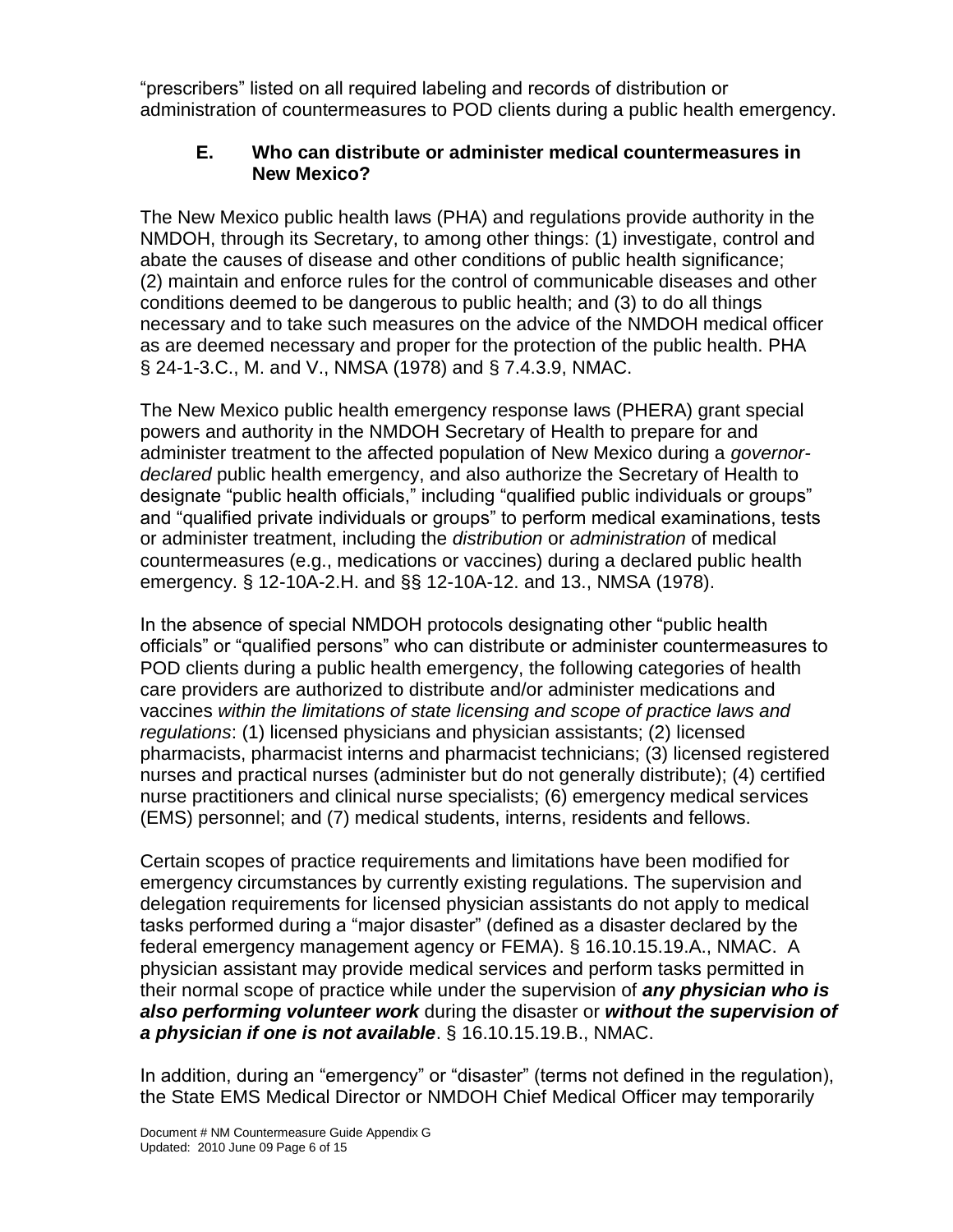authorize EMS personnel to administer pharmaceuticals or tests, including the administration of immunizations, vaccines, biologicals, and testing not generally included within their scopes of practice.  $\S$  7.27.2.14.I(4) (EMT – Basic); 7.27.2.14.J(2)(g)(iv) (EMT – Intermediate); and 7.27.2.14.K(5)(d) (EMT – Paramedic), NMAC. The expansion of the scopes of practice of other licensed health care professionals may be authorized by the Secretary of Health during a public health emergency.

It is anticipated that there will be an inadequate number of licensed health care professionals to distribute and administer medical countermeasures during a public health emergency. Because of these difficult circumstances, the Secretary of Health and NMDOH Chief Medical Officer have approved Protocols that will apply whenever there is a need for mass distribution or administration of medical countermeasures under the State SNS Plan and from activated POD sites in response to a public health emergency as determined by the Secretary of Health. Specifically, Section 5. Paragraph A. (3) of the Secretary's Protocols provides for the use of non-licensed health care professionals or lay volunteers in the following manner:

(3) A volunteer shall be approved as a credentialed volunteer in NM-MRCServes or otherwise approved and authorized by the Department in its discretion prior to the performance of any assigned task. Such volunteer assignments are at the sole discretion of the Department and may include but are not limited to the following:

(a) *Administration of Medical Countermeasures* - The Department may approve and authorize individuals already licensed or otherwise authorized by law to *administer* medical countermeasures (e.g., vaccines) to serve as volunteers. This may include New Mexico licensed health care providers or medically trained individuals with licenses from other jurisdictions. [*Footnote 4* omitted.]

(b) *Distribution of Medical Countermeasures* - The Department may approve and authorize non-licensed individuals with medical training or lay volunteers (with no medical training) to *distribute* medical countermeasures under the supervision of a DOH staff person with medical training (e.g., POD medical officer or other medically trained POD staff). During a public health emergency, such volunteers shall be permitted to distribute appropriate medical countermeasures in accordance with Department approved and authorized medical protocols specific to that public health emergency. *This Protocol expands the authority to distribute medications during a public health emergency to individuals not otherwise permitted by law to do so.* See **Section 1. Paragraph E.** and *Footnotes 2* and *3* of these Protocols for further explanation.

(c) *Non-Medical Tasks* - The Department may also approve and authorize non-licensed individuals with medical training or lay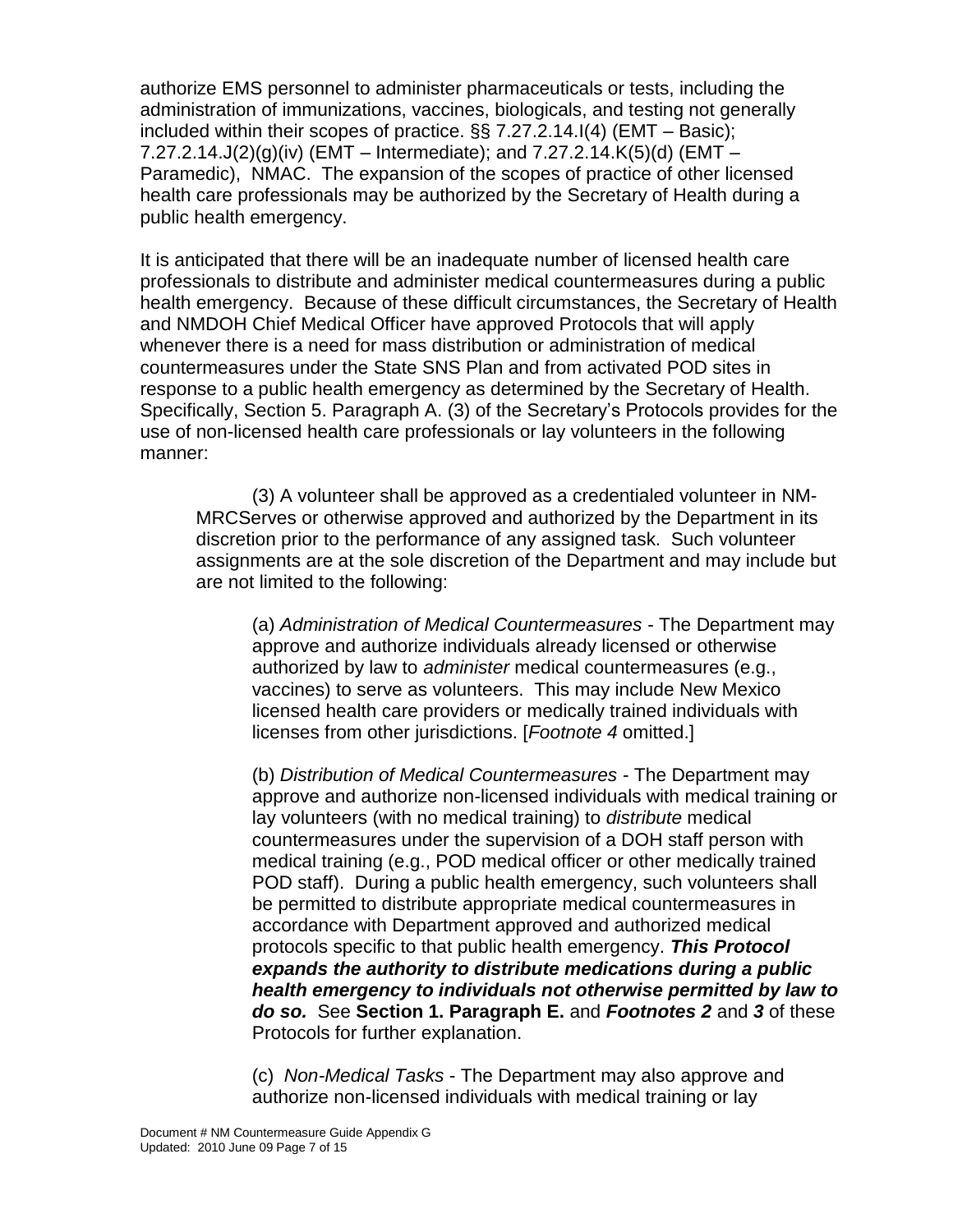volunteers to perform other non-medical tasks, such as directing POD clients to various POD stations, handing out information sheets, completing or filing forms or records, or any other tasks assigned by DOH staff.

See Secretary's Protocols in the POD Toolkit (Document 6.1), Section 5.

## **3. Use of volunteers for distribution of countermeasures**

## **A. NM-MRCServes and the provision of medical countermeasures**

NMDOH maintains a registry, called NM-MRCServes, of volunteer health care professionals whose licenses and credentials are verified in advance of a public health emergency. The NM-MRCServes categories of volunteers who may be available to distribute or administer medical countermeasures include physicians, physician assistants, nurses, pharmacists, EMS personnel and other licensed health care providers. NM-MRCServes also registers other volunteers with no licenses or specialized health care training (referred to as "lay volunteers").

Generally, volunteers who are registered in NM-MRCServes may only distribute or administer medical countermeasures during a public health emergency to the extent permitted by state licensing and scope of practice laws, unless otherwise authorized by the Secretary of Health at the time of a public health emergency. See, e.g., Secretary's Protocols in the POD Toolkit (Document 6.1), and Paragraph 2. E. of this Appendix.

NMDOH planners should consult regularly with NM-MRCServes on the status of the registry and the availability of volunteers who can distribute or administer medical countermeasures in their communities. Planners should also develop and implement strategies to address identified gaps in staffing for planned PODs and outreach efforts.

#### **B. Other non-NM-MRCServes registered volunteers, including "spontaneous volunteers"**

NMDOH will utilize volunteers registered in NM-MRCServes and approved under its credentialing process before other non-NM-MRCServes registered volunteers to support the mass distribution or administration of medical countermeasures from activated POD sites during a public health emergency.

The selection, approval and use of non-NM-MRCServes registered volunteers (including "spontaneous volunteers" who come to a POD offering assistance) to support POD operations must be in accordance with NMDOH protocols and procedures governing volunteer qualifications, training, management and acceptance/termination. See Secretary's Protocols in POD Toolkit (Document 6.1), Section 5; *Volunteer Application for Mass Distribution/Administration of Medical Countermeasures During a Public Health Emergency* (Volunteer Application) (Document 3.1); and *Volunteer Agreement for Mass Distribution/Administration of*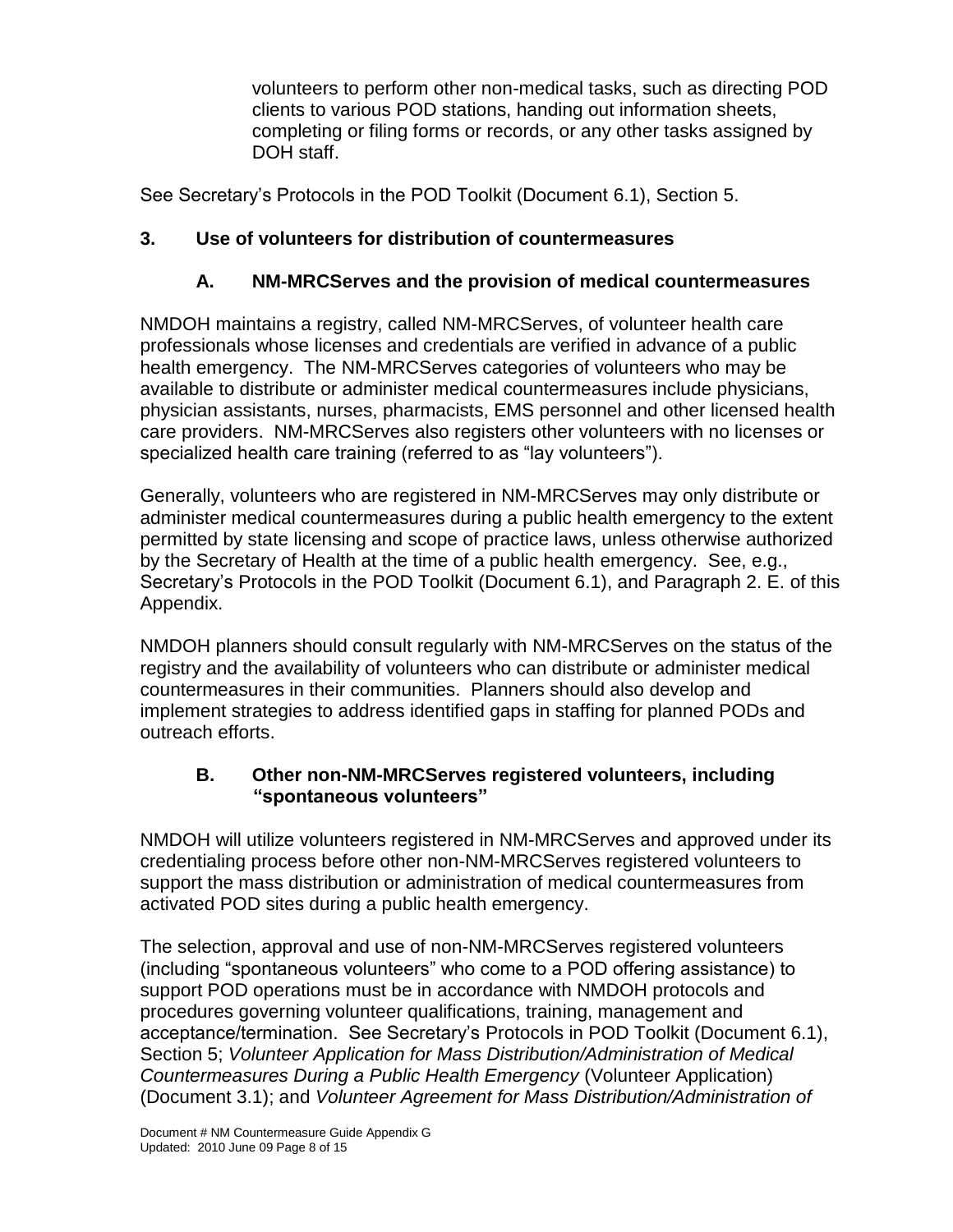*Medical Countermeasures During a Public Health Emergency* (Volunteer Agreement) (Document 3.2) in the POD Toolkit.

A Health Insurance Portability and Accountability Act of 1996 (HIPAA) Volunteer Training for Mass Distribution of Medical Countermeasures has also been developed pursuant to the Secretary's Protocols and is included in the POD Toolkit (Document 3.3). Other related documents may be developed for future inclusion in the POD Toolkit.

#### **4. Accommodations and considerations for groups and individuals with special planning needs.**

## **A. At risk populations**

See **Appendix C - Accommodations and Considerations for At Risk Populations** for general guidance on planning to reach at risk populations.

## **B. Incapacitated adults and unaccompanied minors**

The NMDOH and the Secretary Health are vested with authority under the state public health laws and regulations to among other things: (1) investigate, control and abate the causes of disease and other conditions of public health significance; (2) maintain and enforce rules for the control of communicable diseases and other conditions deemed to be dangerous to public health; and (3) to do all things necessary and to take such measures on the advice of the NMDOH medical officer as are deemed necessary and proper for the protection of the public health. PHA § 24-1-3.C., M. and V., NMSA (1978) and § 7.4.3.9, NMAC. Moreover, one significant purpose and goal of state public health laws is to provide access to appropriate care, if needed, for an indefinite number of infected, exposed or endangered persons in the event of a *governor-declared* public health emergency. PHERA § 12-10A-2.C., NMSA (1978).

It is expected that some adults who present to a POD site for receipt of medical countermeasures during a public health emergency may lack the capacity to consent to medical care and may not be accompanied by his/her legal guardian or surrogate decision maker. In addition, unaccompanied minors who lack the legal ability to consent to medical care may also come to POD sites seeking medical countermeasures.

In these situations, there will be inadequate time for POD staff to obtain consent from the legal guardian or surrogate decision maker of an incapacitated adult, or from the parent or guardian of an unaccompanied minor or one standing *in loco parentis* for that minor (i.e., relating to, or acting as a temporary guardian or caretaker, taking on all or some of the responsibilities of a parent to the minor).

Because of these difficult circumstances, the Secretary of Health and NMDOH Chief Medical Officer have approved and signed Protocols that will apply whenever there is a need for mass distribution or administration of medical countermeasures under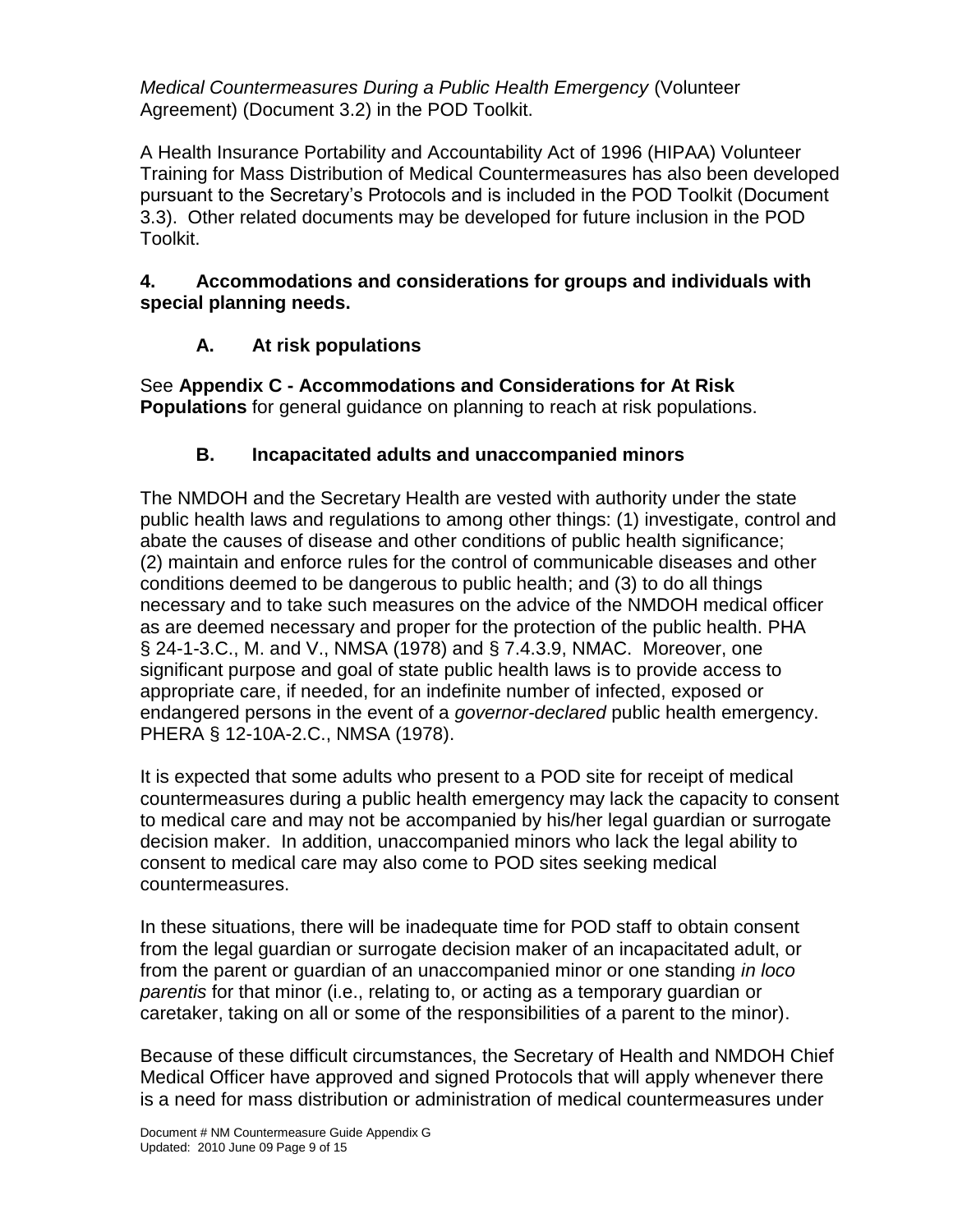the State SNS Plan and from activated POD sites in response to a public health emergency as determined by the Secretary of Health. Specifically, Section 4, Paragraph C. of the Secretary's Protocols provides that:

When an incapacitated adult (unaccompanied by a legal guardian or surrogate decision maker) or unaccompanied minor present to a POD site for receipt of medical countermeasures in response to a public health emergency as determined by the Secretary of Health, consent for the receipt or administration of such medical countermeasures will be implied, $3$  and POD staff will not be required to obtain the express consent of the legal guardian or surrogate decision maker of such incapacitated adult, or of the parent, guardian or one standing *in loco parentis* of such minor before distributing or administering medical countermeasures to these individuals.

See Secretary's Protocols in POD Toolkit (Document 6.1), Section 4.

#### **C. Multiple versus individual regimens: pickup by family/ household representative for other family/household members**

Distribution of multiple medication regimens to individuals who present to a POD site would provide a means for distributing medical countermeasures to a greater number of individuals, some of whom may not be able to come to the POD site (e.g., due to physical inability, lack of transportation, need to care for other family/household members, etc.). This distribution method would also result in fewer individuals coming to the POD sites to receive medical countermeasures, thus resulting in improved throughput of POD clients.

Because of these circumstances, the Secretary of Health and NMDOH Chief Medical Officer have approved Protocols that will apply whenever there is a need for mass distribution or administration of medical countermeasures under the State SNS Plan and from activated POD sites in response to a public health emergency as determined by the Secretary of Health. Specifically, Section 3., Paragraphs B., C. and D. of the Secretary's Protocols permit the distribution or administration of multiple regimens of countermeasures to a household representative and states as follows:

B. A family/household representative is a person 18 years of age or older who has been designated by a group of family/household members who wish to be considered one household for the purposes of receiving medical countermeasures.

 $\overline{a}$ 

<sup>3</sup> "Implied consent" in this context is warranted based upon the assumption that, given the nature of the public health emergency and the need for rapid and efficient mass distribution or administration of medical countermeasures to the New Mexico population, the reasonably prudent individual with the legal authority to consent on behalf of either the incapacitated adult or the unaccompanied minor would consent to the distribution or administration of the appropriate medical countermeasures to these individuals.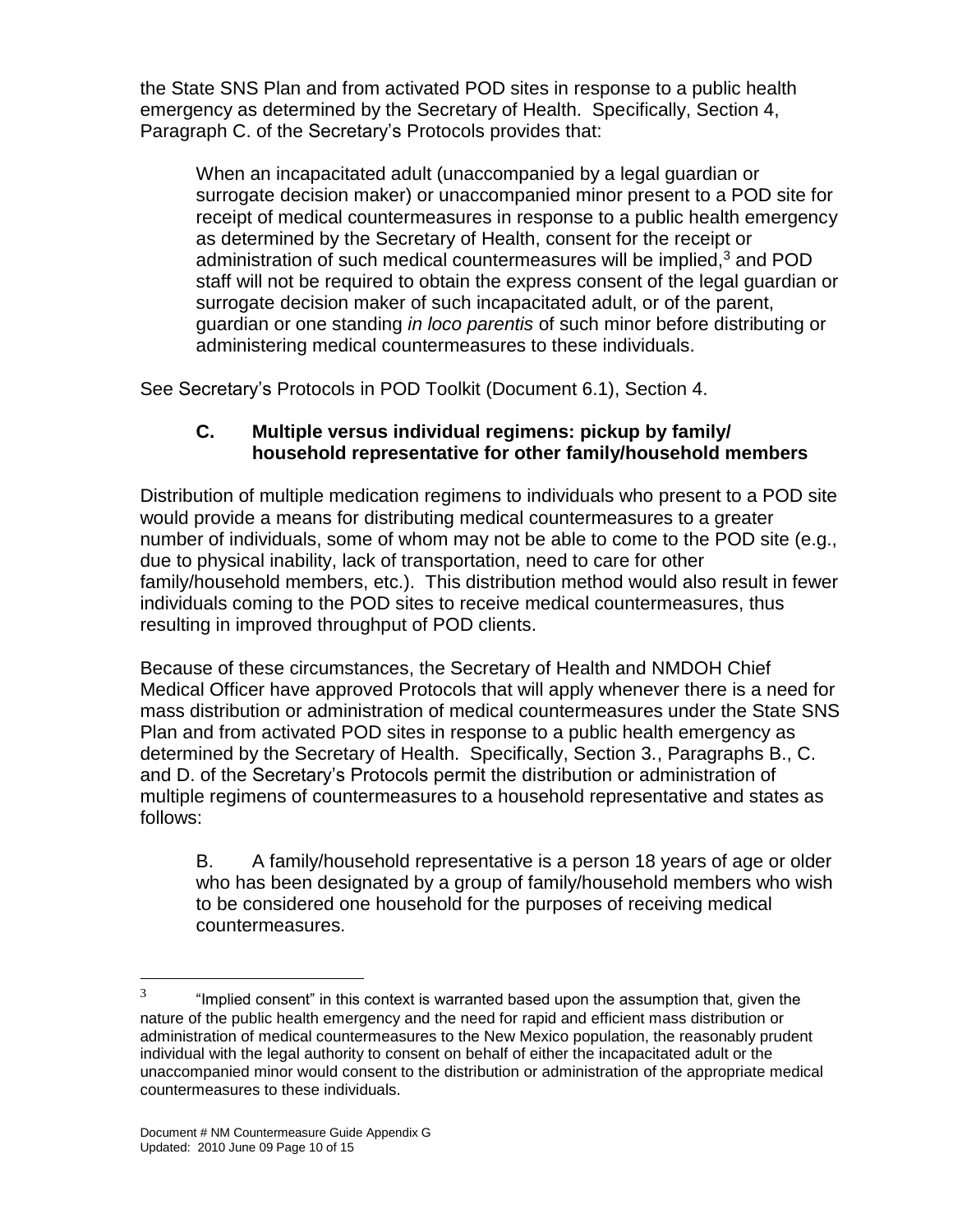C. A family/household representative is eligible to receive multiple regimens of the appropriate medical countermeasures after he/she provides the required information for each family/household member for whom medication is requested, and has signed the *New Mexico Department of Health Intake Screening and Consent Form* for each such household member.

D. A family/household representative WILL be required to provide specific information (e.g., age, weight, known allergies, medical conditions, current medications, etc.) as to each family/household member for whom medication is requested. An identification card or some other form of identification (e.g., utility bill or tax return form) WILL be requested, but if the family/household representative is not able to produce identification, he/she WILL NOT be turned away from the POD site and multiple regimens of the appropriate medical countermeasures WILL be provided for each family/household member for whom complete information has been provided and on whose behalf the family/household representative has signed a consent form.

See Secretary's Protocols in POD Toolkit (Document 6.1), Section 3.

- **5. Other Issues**
	- **A. Application of state and federal confidentiality, privacy and security laws and regulations under emergency circumstances.**
		- **i. POD staff compliance with confidentiality statutes and regulations.**

New Mexico public health laws provide privacy protection for the identity of clients and their health information. The "files and records of the department giving identifying information about individuals who have received or are receiving from the department treatment, diagnostic services or preventive care for diseases, disabilities or physical injuries, are confidential and are not open to inspection except where permitted by rule by the department." § 24-1-20(A) NMSA (1978). Additionally, "[a]ll health information that relates to and identifies specific individuals as patients is strictly confidential and shall not be a matter of public record or accessible to the public." § 14-6-1(A) NMSA (1978). There are currently no exceptions to the above statutes for application during a public health emergency.

The Health Insurance Portability and Accountability Act of 1996 (HIPAA) and the HIPAA "Privacy Rule" regulations protect an individual's "individually identifiable health information" from use or disclosure by "covered entities" subject to HIPAA. The Health Information Technology for Economic and Clinical Health Act of 2009 (HITECH Act) establishes certain requirements for being compatible with the security and privacy regulations of the HIPAA Privacy Rule, further protecting the security and privacy of health information.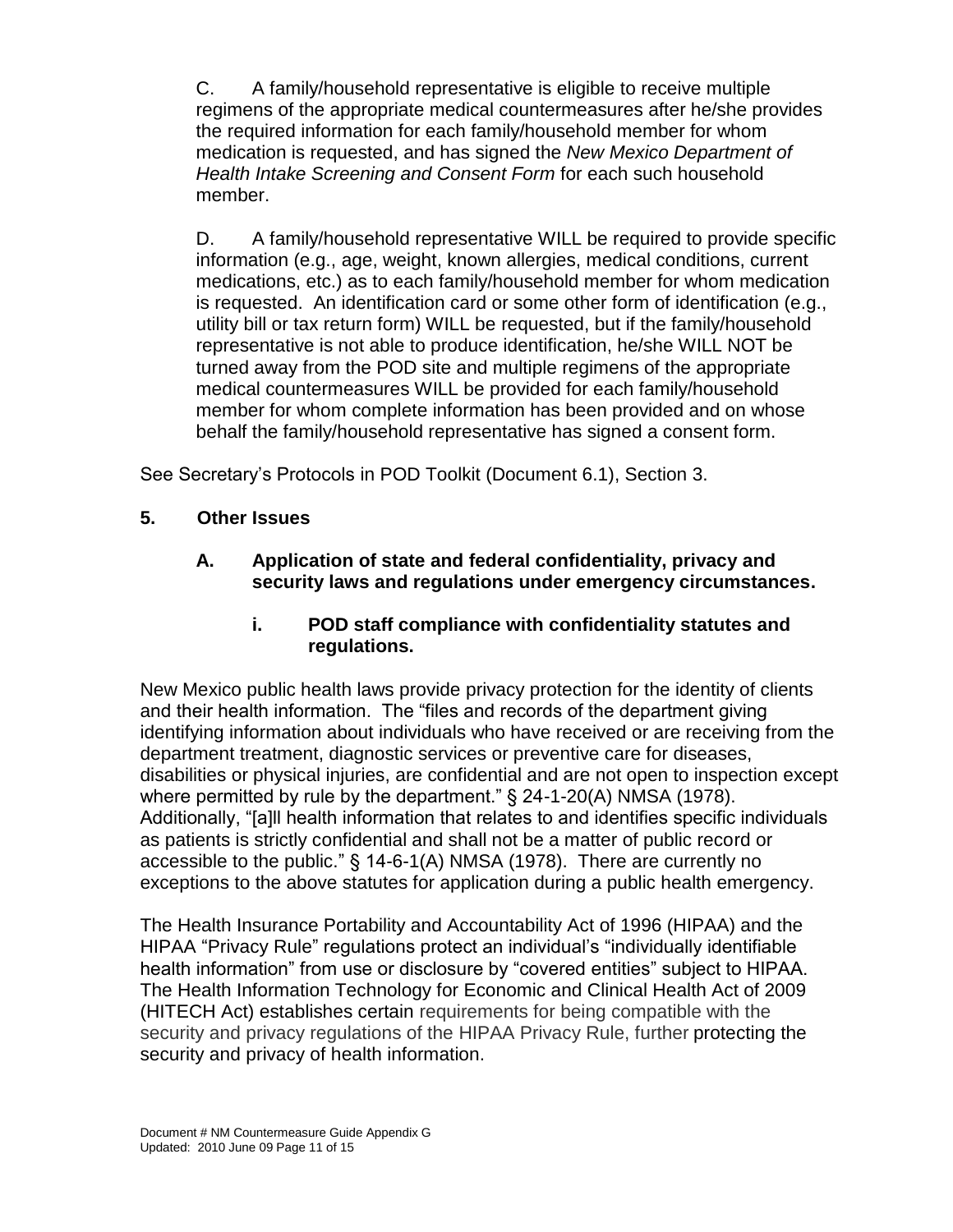A "covered entity" subject to HIPAA and its entire workforce (including its employees and volunteers) must meet certain standards for controlling the use and disclosure of "protected health information" (PHI). NMDOH and its business associates who encounter (e.g., access to or disclosure of) PHI in the performance of services on behalf of NMDOH are subject to HIPAA.

Under HIPAA, covered entities may not use or disclose PHI except "as necessary" to provide treatment, to seek payment for health care services, for health care operations, or with a valid written authorization from the individual who is the subject of the PHI or that individual's personal representative. Beyond these permitted uses and disclosures, there are certain limited exceptions permitting the use or disclosure of PHI without the written authorization of the patient (e.g., disclosures to a public health authority for public health activities, disclosures to notify a person who is at risk of contracting or spreading a disease or condition as necessary to carry out public health interventions or to prevent or control the spread of the disease, disclosures otherwise required by law, etc.). Other exceptions and limitations may apply depending upon the circumstances.

To date, there have been no general alterations or modifications to the HIPAA Privacy Rule regulations that specifically apply to public health emergencies or emergency preparedness activities. However, guidance was provided by United States Department of Health and Human Services (HHS) following Hurricane Katrina in 2005 which stressed that covered entities may share PHI in the following ways:

- (1) as necessary, to provide treatment (or seek payment for treatment);
- (2) as necessary to the police, the press, or the public at large to the extent necessary identify, locate and notify family members, guardians or anyone else responsible for the care, location, general condition or death of an individual, *even without an individual's permission if it cannot be obtained due to incapacitation or nonavailability and the health care provider believes it is in the individual's best interest*;
- (3) with disaster relief organizations (i.e. American Red Cross) on the basis of their legal authority or charter to assist in disaster relief efforts, even without obtaining an individual's permission if doing so would interfere with the organizations ability to respond to the emergency;
- (4) with anyone as necessary *to prevent or lessen a serious and imminent threat to the health and safety of an individual or the public -- consistent with all applicable laws and the provider's standards of ethical conduct*; and
- (5) to provide information from a directory of patients maintained by the facility to those who call or ask about individuals (i.e. whether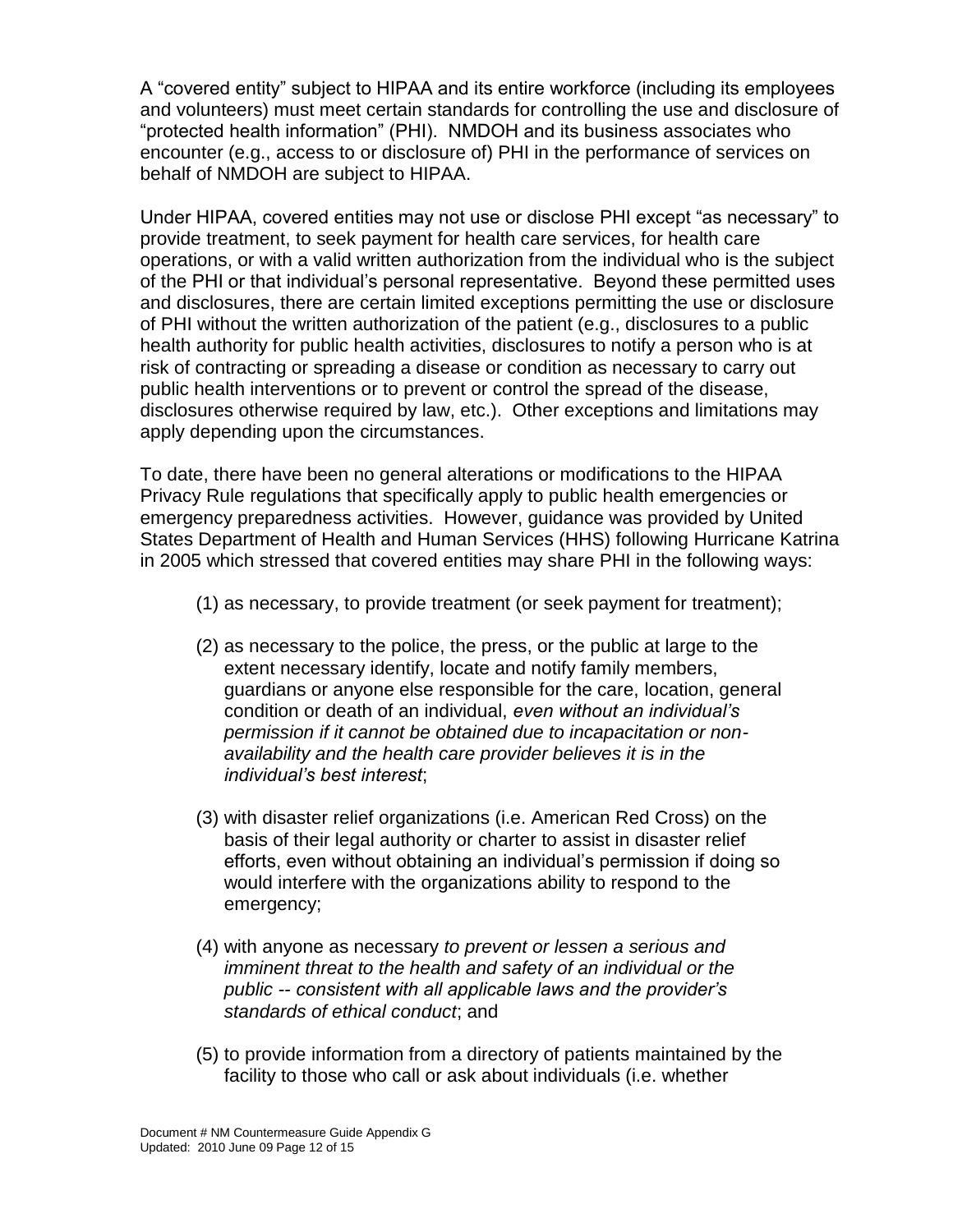individual is at the facility, the location in the facility and their general condition).

Hence, the HIPAA Privacy Rule and HITECH Act regulations are not suspended or waived during a public health emergency. However, in the event of a federally declared major disaster or emergency by the President of the United States or the Secretary of the Department of Health and Human Services (Secretary of HHS), the Secretary of HHS may waive sanctions and penalties arising from noncompliance with HIPAA or other federal regulations (referred to as "Section 1135 Waivers"). For example, the Secretary of HHS may waive sanctions and penalties against a covered entity that does not comply with the following requirements and provisions of the HIPAA Privacy Rule: (1) to obtain an individual's agreement to speak with family members or friends involved in the individual's care; (2) to honor a request to opt out of a facility's directory; (3) to distribute a notice of privacy practices; (4) the individual's right to request privacy restrictions; and (5) the individual's right to request confidential communications.

Even if the sanctions and penalties arising from noncompliance with HIPAA Privacy Rule requirements or provisions are waived, *such waivers are only applicable where the health care providers acted in good faith, but were unable to comply with one or more of these requirements, and in the absence of a determination of any fraud or abuse***.** 

The NMDOH and its workforce, including its employees, volunteers and business associates, are all subject to the HIPAA privacy regulations. Local planners and staff, including volunteers, will receive NMDOH required HIPAA training and are strongly encouraged to make a good faith effort to comply with these federal regulations for the protection of the confidentiality, privacy and security of health information of POD clients.

## **ii. DOH** *Notice of Privacy Practices*

The federal HIPAA regulations require that the NMDOH *Notice of Privacy Practices* must be distributed to all DOH clients when DOH is acting as a health care provider. Hence, all POD clients must receive a copy of the *Notice of Privacy Practices*, along with other informational fact sheets when they come into a POD. The *Notice of Privacy Practices* is included in the POD Toolkit (Document 3.4). A supply of original brochures will be made available to all POD sites for distribution.

## **B. Procurement of Private Property**

Local planners are not likely to encounter this issue, but should be familiar with the legal authority of the NMDOH to procure the use of private property during a public health emergency.

The New Mexico public health laws (PHA) and regulations provide authority in the NMDOH, through its Secretary, to among other things: (1) investigate, control and abate the causes of disease and other conditions of public health significance;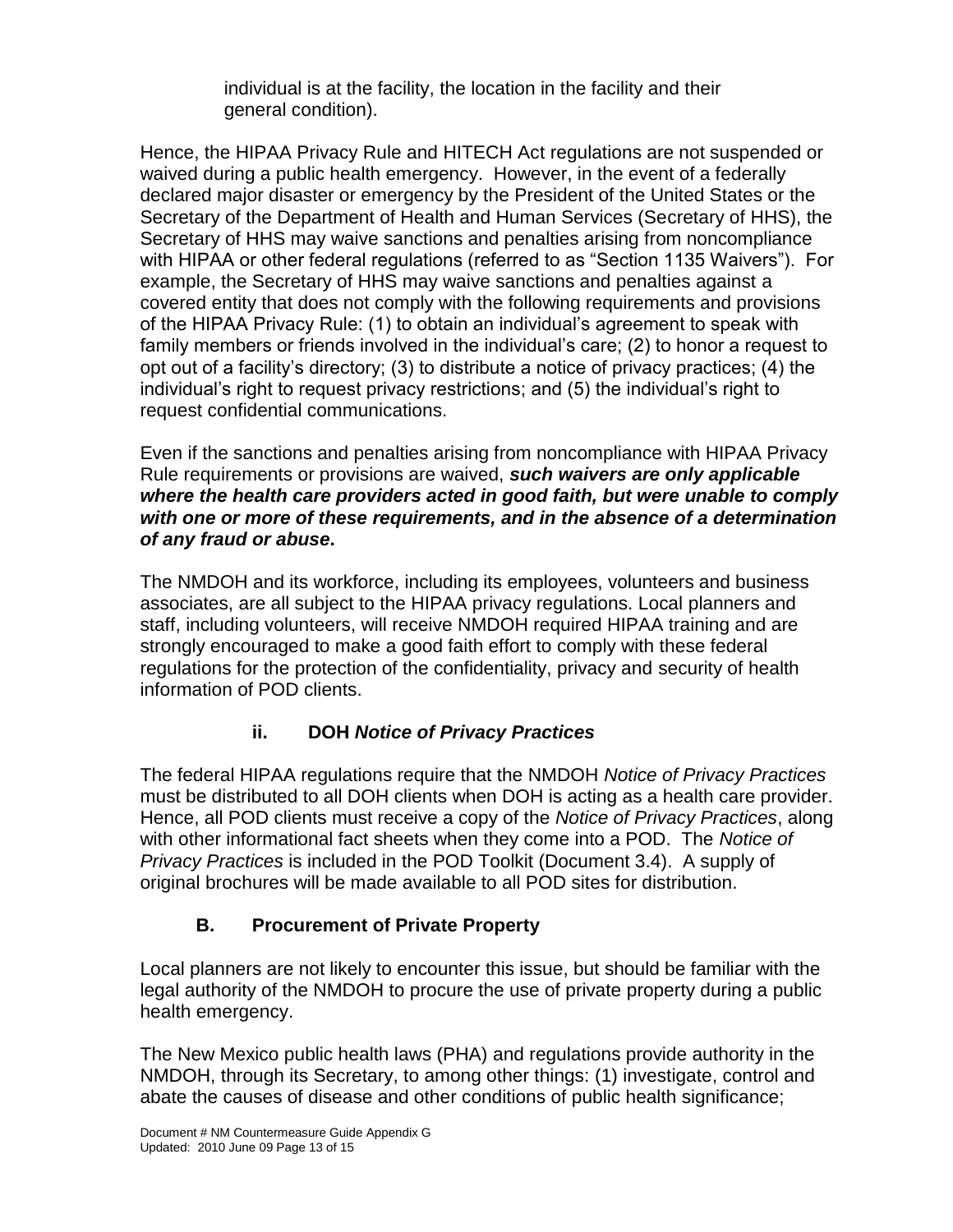(2) maintain and enforce rules for the control of communicable diseases and other conditions deemed to be dangerous to public health; and (3) to do all things necessary and to take such measures on the advice of the NMDOH medical officer as are deemed necessary and proper for the protection of the public health. PHA § 24-1-3.C., M. and V., NMSA (1978) and § 7.4.3.9, NMAC.

The New Mexico public health emergency response laws (PHERA) specifically provide that the Secretary of Health, in coordination with the Secretary of Public Safety and the Director of Homeland Security and Emergency Management may "utilize, secure or evacuate health care facilities for public use"… "in order to protect the health, safety and welfare of the people in the state during a [*governor-declared*] public health emergency." § 12-10A-6.A.(1), NMSA (1978). "Health care facility" includes:

- (1) a facility licensed by the State under the Public Health Act;
- (2) a nonfederal facility or building, whether public or private, for-profit or nonprofit, that is used, operated or designed to provide health services, medical treatment, nursing services, rehabilitative services or preventive care;
- (3) a federal facility, with appropriate federal entity consent; or
- (4) the following properties when used for, or in connection with, health related activities: (a) laboratories; (b) research facilities; (c) pharmacies; (d) laundry facilities; (e) health personnel training and lodging facilities; (f) patient, guest and health personnel food service facilities; and (g) office or office buildings used by persons engaged in health care professions or services. § 12-10A-3.E.(1), NMSA (1978).

PHERA further provides that the state shall pay just compensation to the owner of a health care facility or any other property that is lawfully taken or appropriated by the secretary of health for temporary or permanent use during a public health emergency. The amount of compensation due shall be calculated in the same manner as compensation due for taking of property pursuant to nonemergency eminent domain procedures, as provided by the New Mexico Eminent Domain Code and the compensation calculated shall include lost revenues and expenses incurred due to the taking or appropriating of property, including a health facility. Appeal and hearing rights of the owner of property taken and procedures therefore are provided under PHERA. § 12-10A-15., NMSA (1978).

# **C. Legal Protections for State Employees and Volunteers**

State of New Mexico employees performing their job duties and responsibilities during a public health emergency are entitled to the protections of the New Mexico Tort Claims Act (TCA) and the New Mexico Workers' Compensation Act (WCA) while acting within the scope of their duties as "public employees."

All NM-MRCServes registered volunteers requested by the NNMDOH to render volunteer services during a public health emergency or during emergency preparedness training, drills or exercises are afforded the liability protections of the